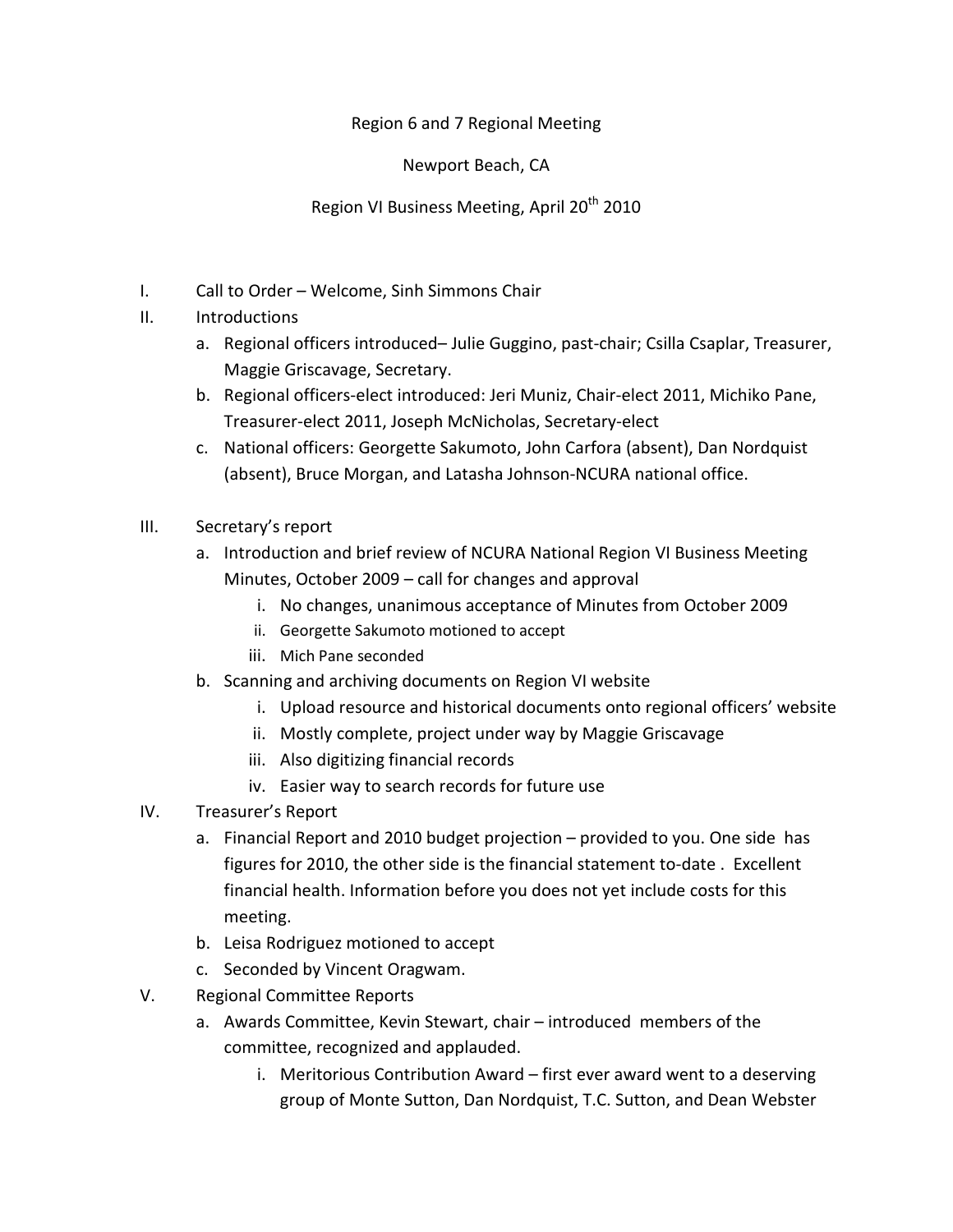(Washington State University) who have made contributions to keeping our website going. (applause). Each received a plaque and tokens of appreciation.

- ii. Travel Awards winners Becky Martinez, UCMerced and Kirsten Torguson, City of Hope. Recipients for FRA. Regional Meeting Travel awards – Ella Taylor, Western Oregon University; George Hopwood, UC Santa Barbara; Andrew Nunn-Miller, San Diego State University Research Foundation; and Stephanie May, UC Santa Barbara.
- iii. PRA and National meeting awards nominations will be invited soon encouraged to nominate or self-nominate.
- b. Education and Professional Development Committee, Linda Patton, chair introduced the 2010 members of the committee – recognized and applauded.
	- i. Mission: Create Mentoring Program and provide leadership and professional development for our organization.
	- ii. Accomplishments survey conducted for needs. Implemented the LeadMe Program, begun at the National Meeting last October. Nine mentor/mentee pairs – recognized and applauded. The program also created a social networking capability shared by mentors and mentees. Presented a 'personal best' program wherein the mentees identified and demonstrated their understanding of leadership. June 30 deadline for applying for the next LeadMe program.
	- iii. Region VI workshops planning underway to provide a way to deliver onsite. One due in Washington, another in California, in 2010.
- c. Membership and Volunteer Committee, Wanda Bowen, chair invited all the volunteers to stand and be recognized. Introduced the committee, recognized and applauded.
	- i. Quarterly Newsletter concept introduced. Goal will be to reach out to members who cannot attend meetings, to keep them up-to-date and keep them involved.
	- ii. Membership Update no record delivered, will be announced later.
- d. Nominating Committee, Ted Mordhorst, Chair absent.
	- i. Sinh Simmons delivered update: Two vacant at-large national positions are available and we seek nominations (self or chosen nomination). Deadline is May  $21<sup>st</sup>$ , and can contact Ted. Also available, position of vicepresident/president elect – nominate or self-nominate due May  $21^{st}$ .
	- ii. Regional positions will be open this summer. Chair, treasurer and secretary for 2012.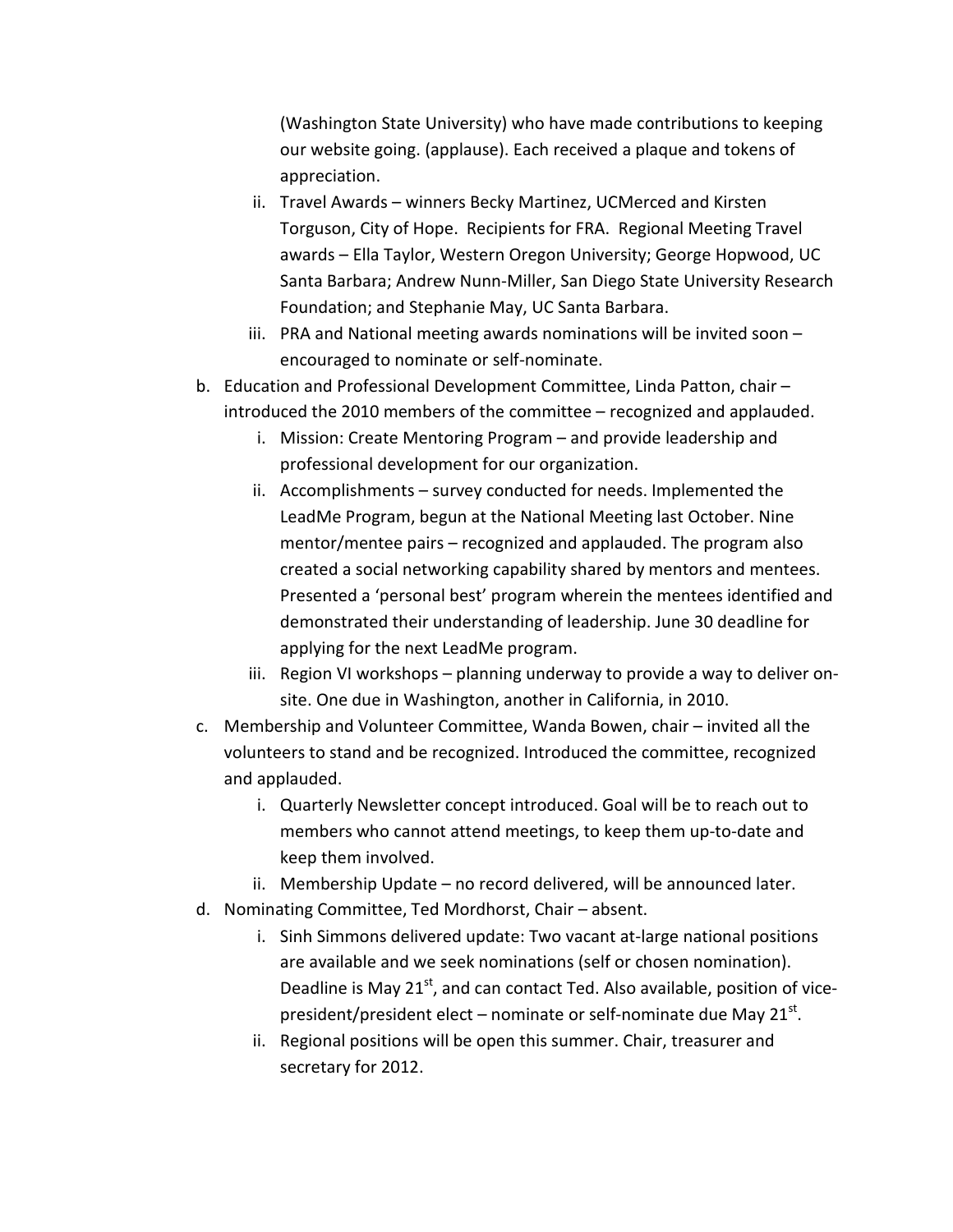- VI. National Committee Updates
	- a. Georgette Sakumoto, Regional Representative:
		- i. Board of Directors, NCURA, update. Region 6 is well represented on the National Board. Met in person in January, 2010, and conducted teleconf April  $8<sup>th</sup>$ . Issues regarding the association fiscal year discussed to change the range of the year start-end date. Will retain it on a calendar year.
		- ii. National meeting Oct 31 Nov 3 $^{rd}$ . Will be back at the Hilton Washington this year – please plan to attend. Preliminary program should be out by May  $18^{th}$ .
		- iii. FRA XI meeting exceeded planned number of attendees by 200.
		- iv. PRA coming up in July 19 21 in Providence RI.
		- v. International commission created an Ambassador core to handle our international collaborations with European research administrators, plus Japan.
		- vi. International fellowship program ten fellows visited the U.S. We hope to send fellows to European universities – second call went out because there are positions still open.
		- vii. Masters degree in RA program offered for a second opportunity to host at your university.
		- viii. National will be working on a national office web redesign. Committee is recruited and approved.
		- ix. Contract with the Washington Hilton is extended to 2012 to give the national office an opportunity to research our needs for out years (larger venue, more meeting rooms, etc).
	- b. Nominating and Leadership Development Committee, John Carfora. Absent, due to force majeure (Iceland volcano stops travel back from Europe)
	- c. Professional Development Committee. Dan Nordquist report by Sinh Simmons.
		- i. The review of an already existing on-line intellectual property training to see if NCURA can implement it within our organization.
		- ii. Analyzing NCURA Podcasting and how best to move it forward to our community as a learning tool.
		- iii. Ongoing discussions on how to fully implement the NCURA National Evaluation Committee.
		- iv. Putting together a team to update NCURA's Clinical Trials Monograph.
			- v. Two more "Direct to DVD" programs underway:
				- a. Building a Culture for Scholarship at a PUI: The Role of the Research Administrator (Steve Hansen, Jerry Pogatshnik, and Cindy White)